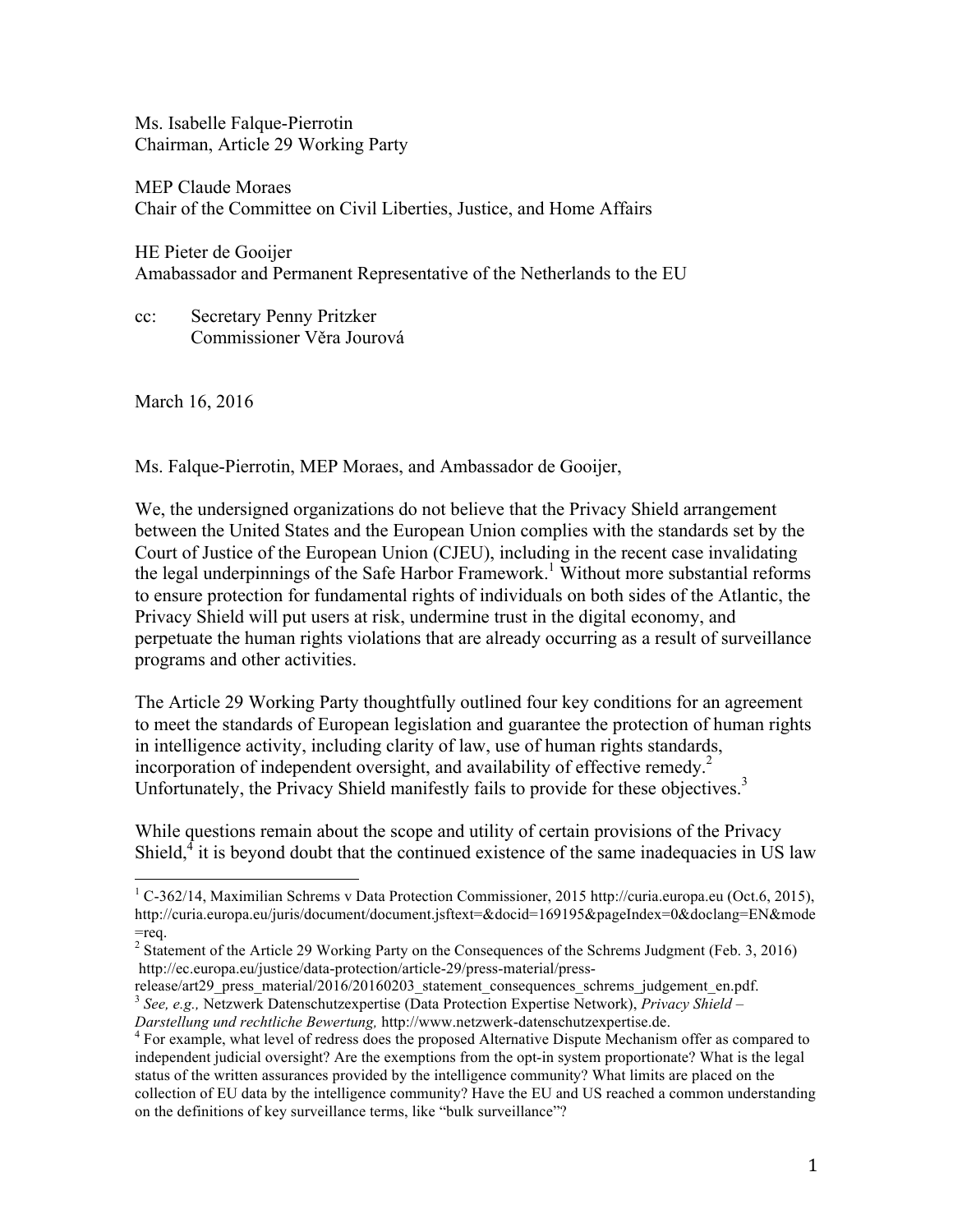that existed at the time of the CJEU's judgment mean EU citizens still cannot be sure what will happen to their data once transferred to the US. Specifically, the US government continues to deny the relevance and application of the internationally-accepted standards of necessity and proportionality in its surveillance operations. In addition, the oversight mechanism established by the Privacy Shield to respond to complaints about US surveillance is not independent, nor does the office come empowered with sufficient authority to initiate investigations or respond adequately to complaints. <sup>5</sup> Finally, due to the fact that individuals are never notified when their information has been collected, disseminated, or used, any remedy for individuals will be unavailable for all practical purposes.

In order for the Privacy Shield to survive, the US must formally commit to substantial reforms to respect human rights and international law in order to meet the standards set forth by the CJEU and the Article 29 Working Group.6 The Privacy Shield contains no such commitment.

The Privacy Shield should be contingent on US legislative reform of surveillance laws within a reasonable time. These reforms must include, at a minimum, the incorporation of human rights standards (applying to both US persons and non-US persons), a narrowed definition of "foreign intelligence information" to limit the scope of data collection, and more limited access to, retention of, and use of data after it is collected. Indiscriminate scanning of communications content and metadata, specifically, must be discontinued.

In addition to surveillance reform, a lasting data transfer framework requires increased protections for personal data collected or used commercially in order to meet the standards set forth by the CJEU. Wider data protection reforms, which must include robust and comprehensive enforcement mechanisms, are necessary to ensure that the US provides a level of essentially equivalent protection to that available under the European legal framework.

Finally, the Privacy Shield must include provisions to ensure appropriate redress and transparency.

In recognition of the changes needed in order to build a solid foundation for mutual trust across the Atlantic, we urge you to send the Privacy Shield back to the negotiators for further consideration in order to address the identified issues. These reforms and

<sup>&</sup>lt;sup>5</sup> Emily O'Reilly, Use of the title 'ombudsman' in the 'EU-US Privacy Shield" agreement, European Ombudsman (Febr. 22, 2016),

http://www.ombudsman.europa.eu/resources/otherdocument.faces/en/64157/html.bookmark. When reviewing complaints, the Ombudsperson only ensures that data was handled appropriately under existing US law and policy, which lack adequate data protections. Even in cases where the Ombudsperson does find that data was handled improperly, she will neither confirm nor deny that the complainant was the target of surveillance, nor will she inform the individual of the specific remedial action taken. And, the Ombudsperson will not respond to any general claims that the agreement is inconsistent with EU data protection laws.

<sup>&</sup>lt;sup>6</sup> To prevent a double standard, the Commission must seek a similar pledge from EU Member States to commit to reforming their surveillance authorities.